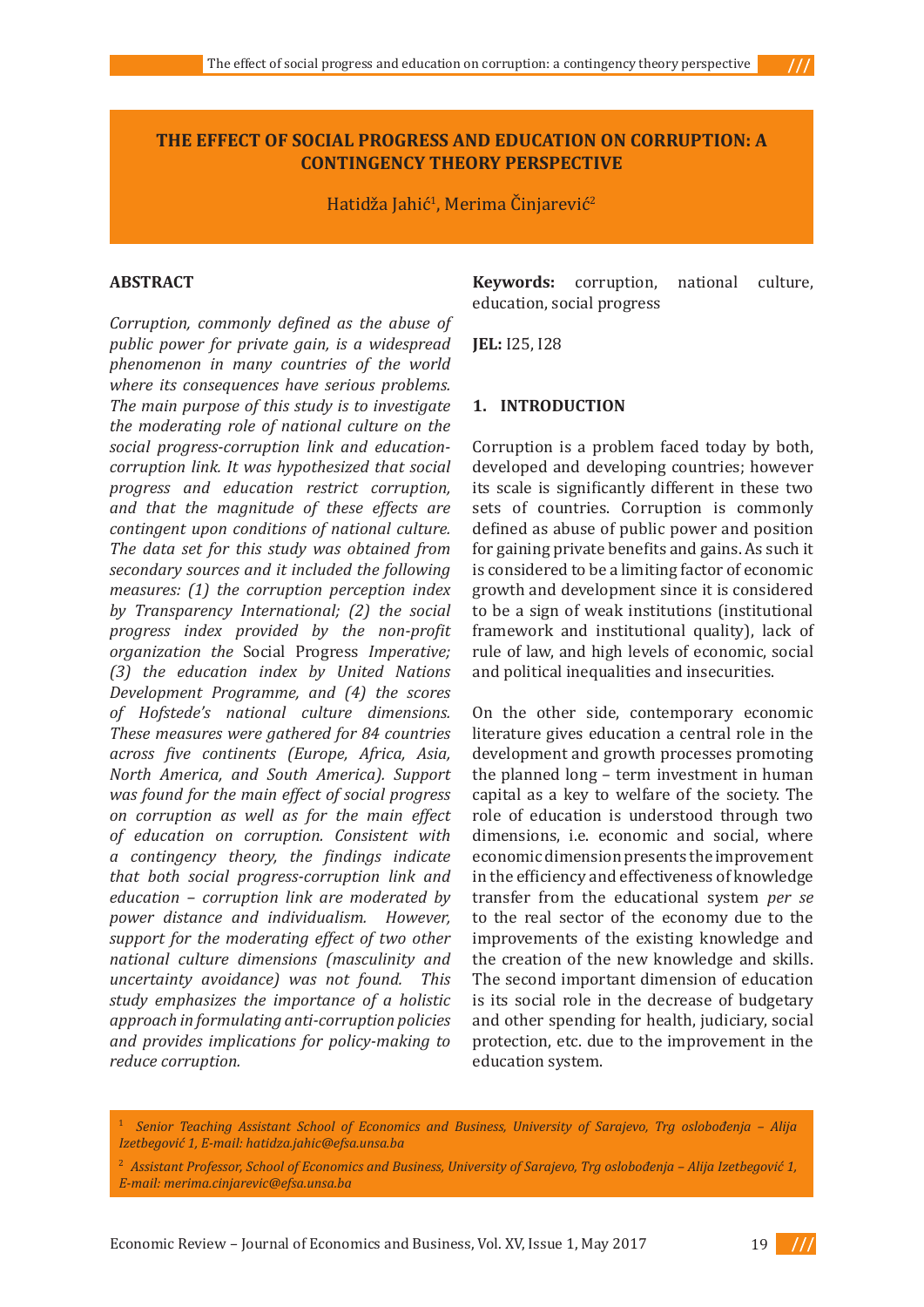The education system settings, ways of teaching and learning and what is being thought are very dependent on the general culture, dominant and shared norms, values, customs, etc. This may also lead to different perception of corruption in societies with different cultures. The purpose of this study is to investigate the impact of social progress and education on corruption from a contingency theory point of view. Contingency theory posits that effectiveness of a solution depends on the conditions under which the solution is implemented (Galbraith 1973). Therefore, the aim is not only to find the most effective solution in general, but to find the optimal match between a solution and its context (Sims, Gong, & Ruppel 2012). Anchored in the idea of contingency theory, the present study attempts to find the answers to the following research questions:

> RQ1: Does national culture moderate the effect of social progress on corruption? RQ2: Does national culture moderate the effect of education on corruption?

The present study makes a twofold contribution to the current literature. First, the study investigates the direct (main) effect of social progress and education on corruption. Second, in line with a contingency theory, this study explores the moderating effect of national culture on social progress – corruption link as well as on education-corruption link.

This paper is organized as follows. After Introduction, Section two provides and discusses the review of contemporary literature on corruption, its factors and effects followed by Section three where the explanation of methodology and data sources of the study are provided. Section four presents the model used in the analysis followed by the discussion. The final section provides main concluding remarks of the paper.

### **2. LITERATURE REVIEW AND RESEARCH FRAMEWORK**

### **2.1. Corruption, social progress and education**

Corruption has been analyzed from political, economic and social views in political and<br>economic literature respectively. In the economic literature respectively. In

political sense, a weak rule of law and the lack of transparency and accountability systems enable political leaders and elites in general to practice corruptive behavior. Political literature discusses corruption as a result of democracy deficit in the society (Waren 2004). "Power tends to corrupt," remarked Sir John Acton, "and absolute power corrupts absolutely." According to some authors (de Leon 1993; Thompson 1995; Porta & Vannucci 1999) corruption is both, a symptom and a cause of dysfunctional democracies.

Economic literature, especially the literature that followed Douglass North's ideas of institutional economics, puts institutions and their quality in the center of development and growth processes. However, institutional (positive) impact on the growth and development is limited if corruption is present. Authors such asMauro 1995; Knack & Keefer 1997; Wei 1997; Olson 2000; Friedman *et al.* 2000; Meon & Sekkat 2005 have shown the negative impact of corruption on GDP growth and investments. Mauro (1995) has further discussed the negative impact of corruption on economic growth by discussing further problems of efficiency in the resource allocation process. Other negative effects of corruption present in the literature are problems of crime increase, divisions and inequalities, conflict, and low civic engagement (Mocan 2008; Chatterjee & Ray 2014). This is known in the literature as "sand the wheels" hypothesis. Opposite to this, "grease the wheels" hypothesis presents the views of the positive impact of corruption on economic growth and development. This is mainly discussed in the works of Leff (1964), Leys (1965), Huntigton (1986), Anechiarico & Jacobs (1996), and others. The common idea behind this view is that the corruption (mostly in the form of bribery) is actually used to complete necessary administrative procedures and processes that are required, thus reducing the transaction costs and improving the efficiency of state apparatus. The basic idea is that corruption as an informal institution in such systems compensates for bad and inefficient governance. Acemoglu & Veidier (2000), Meon & Weill (2010), Mendoza *et al.* (2015) argue that when country's institutions are week and low, performing corruption is a useful tool to "grease the wheels", especially

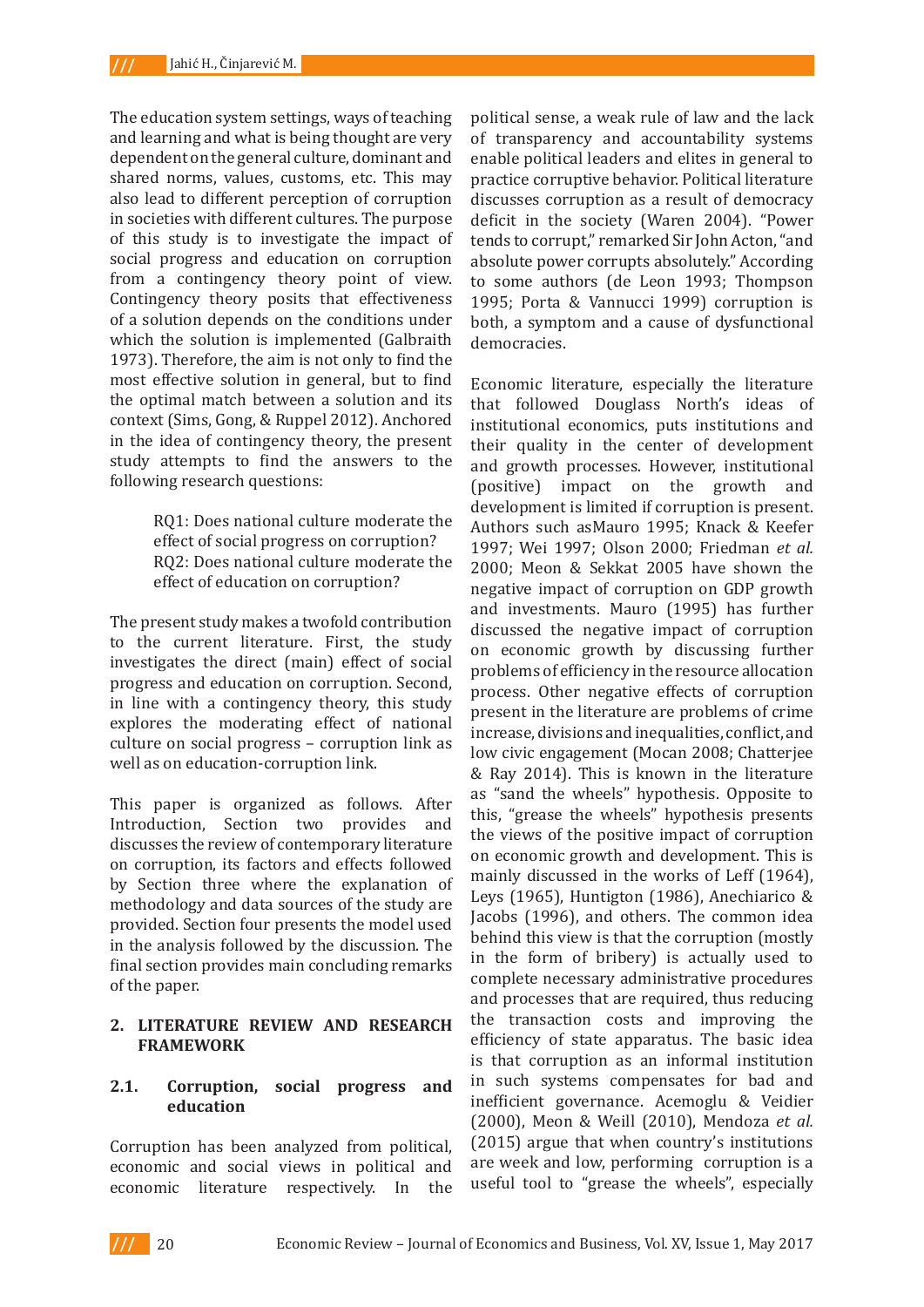on the micro (enterprise) level. The studies by Huntigton (1986), Alesina & Perotti (1994), Seligson (2002), Mendez & Sepulveda (2006), and Ferraz & Finan (2011) deal with the analysis of the relationship between corruption and different forms of political regimes, their legitimacy and accountability. Authors such as Huntington 1986 and Alesina & Perotti 1994 argue in particular that the non-democratic regimes are more effective in economic growth and development promotion because in the case of developing countries democratic systems can put an additional pressure on their already very unstable and weak institutions.

Corruption analysis is present in the literature set that deals more with the social impact of corruption. This literature discusses the issues such as respect and legitimacy of political leaders and trust among others. Very often, corruption is viewed as one of the biggest obstacles to full implementation of economic, social and political reforms and as the final result delays the completion of the transition process of previously centrally planned economies. Kaufmann & Siegelbaum (1996) and later Johnson *et al*. (1997, 1998, 2000) have identified corruption as an important issue for transition countries especially focusing on the privatization reforms. Corruption can also affect citizen trust in the state as a whole or in some particular sector. Radin (2013) has shown the effect of corruption on the lack of citizen trust in the public health care sector in Croatia. Gatti, Paternostro & Rigolini (2003) have used individual – level data for 35 countries in order to analyze the microeconomic determinants of attitudes towards corruption. Their findings show that women, employed, less wealthy and older individuals are more averse to corruption.

Given the literature demonstrates the relation between corruption and the capacity of a society to meet the basic human needs of its citizens, establish the building blocks that allow citizens and communities to enhance and sustain the quality of their lives, and create the conditions for all individuals to reach their full potential, the following hypothesis is proposed:

> H1: Increase in the level of social progress in a country reduces the level of national corruption.

The previous research suggest that higher level of human development, including wealth, health, encourages more individuals to collectively seek social justice and enhanced moral standards, leading to lower level of corruption. Based on this, the following hypothesis is proposed:

> H2: Increases in the level of education in a country reduces the level of national corruption.

## **2.2. Contingency effect of national culture**

Corruption is a complex social phenomenon and as such it can also be influenced by the specific cultural setting or what Grodeland (2013) calls as an "expression" of culture. Nichols (1999) has criticized the "one size fits all" approach when it comes to the "universal" anti-corruption instruments thus implicating the need for cultural understanding of the corruption perception across countries. In this light Grodeland (2013) suggests that citizens in the Western Balkans have contradictory views on corruption and anti-corruption reforms. In the investigation of public perception, types of corruption and anti-corruption efforts, the author finds that citizens equate corruption with bribery and that helping one another is considered to be a part of social logic (patronage and existing nepotism viewed as a necessary mechanism for success). Although previous studies have examined the direct effect of national culture on corruption (Cheung & Chang 2008; Davis & Ruhe 2003; Pržulj & Kostadinović 2014), the contingency effect of national culture has been rarely investigated in the corruption literature (Sims, Gong & Ruppel 2012). Thus, in the present study we explored the impact of national culture dimensions on the relation between social progress and corruption and on the relation between education and corruption. To capture national culture in the present study, we applied Hofstede's (1980) cultural dimensions. We chose to integrate the particular Hofstede scores for the primary dimensions of national culture - power distance, individualism, masculinity, and uncertainty avoidance.

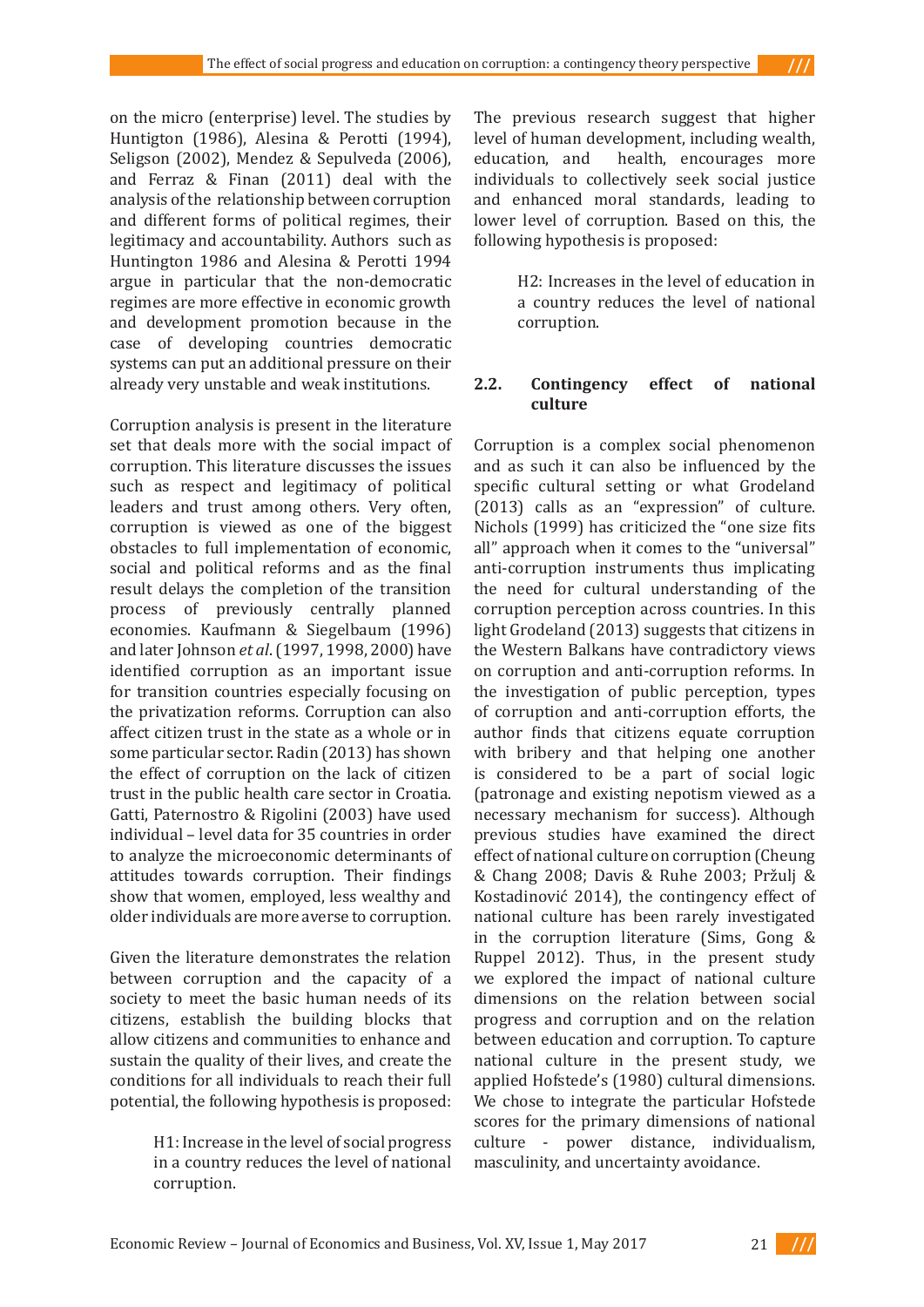Power distance refers to "the extent to which the members of a society accept that power in institutions and organizations is distributed unequally" (Hofstede 1985, p. 347). The ability to monitor corruption and to implement anticorruption measures and policies can be hindered by a high level of power distance. In high power distance countries, power-less people are less likely to defend their rights of equal access to opportunities and they are more likely to accept the corrupt behavior of people who have power. Thus, the following hypotheses are proposed:

> H3a: The relation between social progress and national corruption is moderated by the degree of power distance in the national culture such that the lower the degree of power distance, the stronger the relation between social progress and corruption.

> H4a: The relation between education and national corruption is moderated by the degree of power distance in the national culture such that the lower the degree of power distance, the stronger the relation between education and corruption.

Individualism, as opposed to collectivism, captures whether individuals primarily cater to their own needs instead of acting in the interest of their group (Hofstede & Bond 1984). People in individualistic national culture tend to express their opinions freely, even in situations when their opinions do not match with the opinions of others (members of family, friends, colleagues, etc.) However, in collective culture, people are more prone to hold their opinions for the sake of creating and maintaining good relations with others. Thus, when many group members are engaged in corrupted behavior, people from individualistic cultures will rely on their personal norms and protest against such behavior. However, when collectivism is high, people are more likely to follow social norms and dismiss their knowledge about corrupted behavior and they are less likely to protest against corrupted behavior. Thus, the following hypotheses are proposed:

> H3b: The relation between social progress and national corruption is moderated by the level of individualism in the national

culture such that the higher the level of individualism, the stronger the relation between social progress and corruption.

H4b: The relation between education and national corruption is moderated by the level of individualism in the national culture such that the higher the level of individualism, the stronger the relation between education and corruption.

Masculinity is defined as "a situation in which the dominant values of society are success, money, and things" (Hofstede 1980). In a masculine culture, values like achievement, advancement, and gathering of money and power are more important than the values like building relationships, empathy, and modesty, which are considered to be more important in a feminine culture. In a culture where people value quantity of life (i.e. high masculinity) more than the quality of life (i.e. high femininity), corruption affects the distribution of resources, which in turn affect the quantity of possessions that one may acquire. Therefore, in masculine culture, people are less likely to tolerate their achievement of material success if material corruption is thwarted by the corrupted behavior of others. Furthermore, more educated people are more likely to have achievement, success, and power at the center of their lives and they are less likely to accept the corrupted behavior of others. Thus, the following hypotheses are proposed:

> H3c: The relation between social progress and national corruption is moderated by the level of masculinity in the national culture such that the higher the level of masculinity, the stronger the relation between social progress and corruption.

> H4c: The relation between education and national corruption is moderated by the level of masculinity in the national culture such that the higher the level of masculinity, the stronger the relation between education and corruption.

The fourth cultural dimension, uncertainty avoidance, assesses "the extent to which the members of a society feel uncomfortable with uncertainty and ambiguity and leads them to support beliefs promising certainty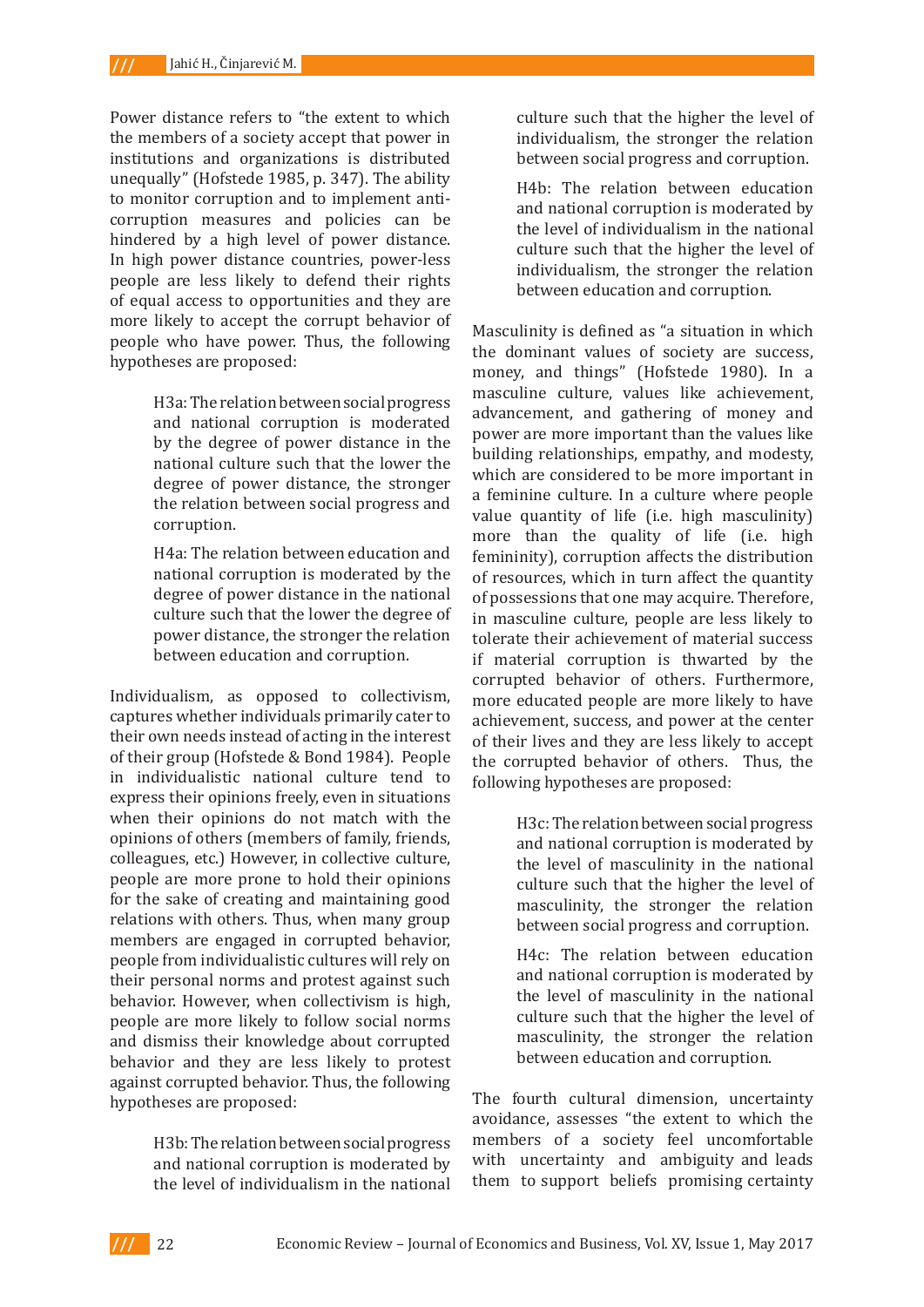and to maintain institutions protecting conformity" (Hofstede 1985, p. 347). In cultures characterized by a high level of uncertainty avoidance, people are not optimistic about their ability to influence decisions made by those in power. As high uncertainty avoidance indicates low willingness to introduce the change, people are less willing to engage in activities that might lead to the reduction of corruption. Thus, the following hypotheses are proposed:

> H3d: The relation between education and national corruption is moderated by the level of uncertainty avoidance in the national culture such that the lower the level of uncertainty avoidance, the

stronger the relation between social progress and corruption.

H4d: The relation between social progress and national corruption is moderated by the level of uncertainty avoidance in the national culture such that the lower the level of uncertainty avoidance, the stronger the relation between education and corruption.

In line with the previous discussion, we created the research framework that captures the hypothesized links between the variables of interest (Figure 2.1.).





Model 2: Education, national culture, and corruption

Figure 2.1. Research framework Figure 2.1. Research framework

## **3. METHODOLOGY 3. METHODOLOGY**

To test the research hypotheses and to examine progress index provided by the non-pr the relationships between the variables depicted organization the Social Progress Imperat in the research framework (Figure 2.1.), we (3) the education index by the *United Nati* have used four datasets from the secondary *Development Programme*, and (4) the score

sources: (1) the corruption perception index by *Transparency International*; (2) the social progress index provided by the non-profit organization the *Social* Progress *Imperative*; (3) the education index by the *United Nations Development Programme*, and (4) the scores of

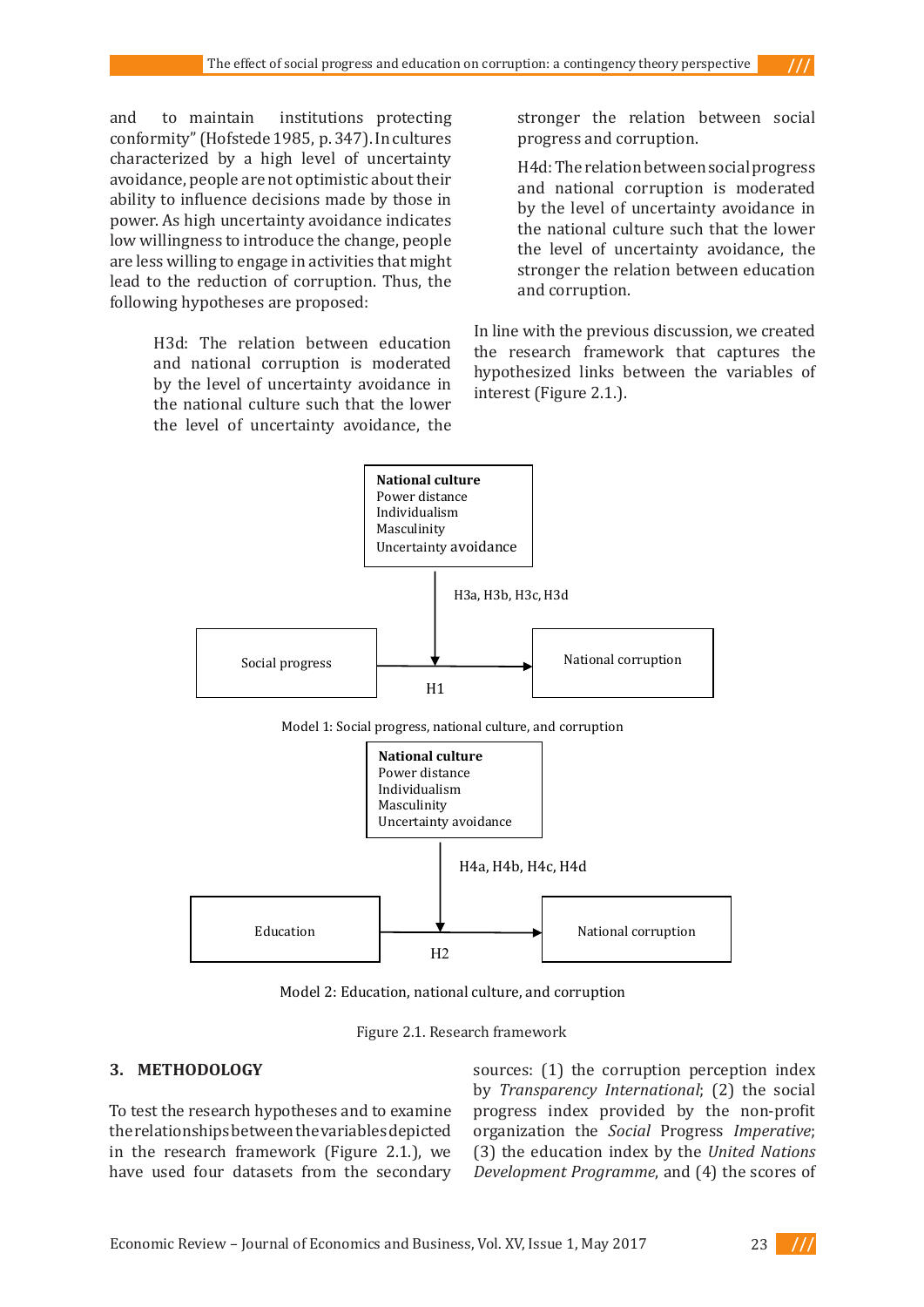Hofstede's national culture dimensions. Four data sets provide independent and credible data for international comparisons of the level of corruption, social progress, education, and national culture. The sample for this study included the data gathered for 84 countries, located on five continents (see Appendix A for a list of countries). The inclusion of countries was limited by the secondary data available for corruption perception index, social progress index, education index, and national culture.

### **3.1. Measures**

### **3.1.1. Dependent variable: corruption**

In our analysis, national corruption level (dependent variable) is measured using Corruption Perception Index released by *Transparency International* for the year 2016. Since a higher corruption perception index (CPI) indicates a low level of corruption, with 100 indicating no perceived corruption and 0 representing a high level of perceived corruption, these measures were reversed by subtracting each CPI score from 100 to create a measure of national corruption. For our sample, reversed CPI scores ranged from 10 to 83, with higher score indicating higher level of national perception.

### **3.1.2. Independent variables: social progress and education**

*Social progress.* Social progress index (SPI) indicates the "capacity of a society to meet the basic human needs of its citizens, establish the building blocks that allow citizens and communities to enhance and sustain the quality of their lives, and create the conditions for all individuals to reach their full potential" (Porter, Stern & Green 2016). This index focuses on three dimensions: basic human needs, foundations of well-being, and opportunity. To comprehensively measure social progress, our study uses the overall social progress index released by the US-based non-profit organization the *Social Progress Imperative* for the year 2016. For our sample, SPI scores ranged from 39.7, indicating low level of social progress, to 90.09, indicating high level of social progress.

*Education*. Education is measured by the education component of Human Development Index (HDI) i.e. Education Index. The Education Index has two components. The first component is the mean years of schooling for adults aged 25 years and older and the second component is the expected years of schooling for children of school going age. Education index scores were obtained for the year 2013 from the *United Nations Development Programme*. In our sample, education index ranged from 0.250 to 0.909.

### **3.1.3. Moderating variable: National culture**

National culture is measured in terms of Hofstede's four dimensions of national culture: power distance, individualism, masculinity, and uncertainty avoidance. Values for each of the scores of the four dimensions of national culture were obtained from Hofstede's website (Hofstede National Culture). For our sample, power distance ranged from 1, indicating low level of power distance, to 100, indicating a high level of power distance. Individualism dimension score ranged from 6, indicating a collective culture, to 89 which indicated individualistic culture. Masculinity ranged from 5 (feminine national culture) to 100 (masculine national culture). Uncertainty avoidance dimensions score ranged from 13, representing a national culture with the lowest level of uncertainty avoidance, to 100, representing the highest level of uncertainty avoidance.

## **3.2. Statistical procedure**

Regression analysis was used to test the direct link between social progress and corruption as well as to test the direct link between education and corruption. Following the suggestion of Aiken and West (1991), all independent variables were mean-centered prior to testing the moderating effects of national culture<br>dimensions. The hypotheses concerning The hypotheses concerning the moderating effects of national culture dimensions were tested by constructing a baseline model of regression analysis that shows the main effect of social progress and education on corruption. Interaction terms were entered into the model to test the moderating role of

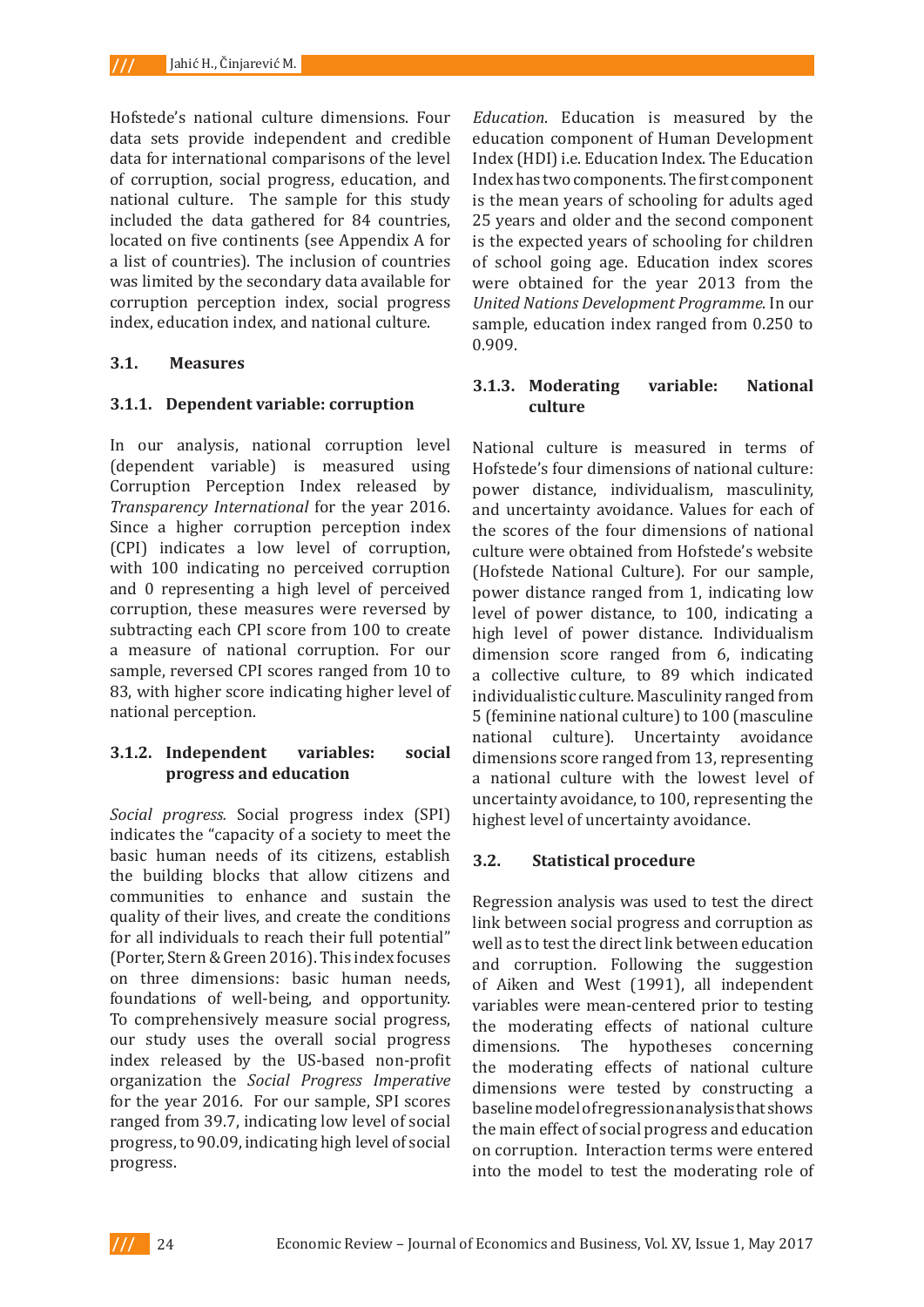national culture dimensions. Data analysis was performed in software SPSS Statistics 22.0

### **4. ANALYSIS AND RESEARCH FINDINGS**

Table 4.1. shows the descriptive statistics and correlations for the variables included in the first research model. As proposed in Hypothesis 1, the significant relation between social progress and corruption is supported with a correlation value of −0.845 (p < 0.01). This relation is also displayed as Model 1a in Table 4.2. The higher the level of social progress is in a country, the lower the corresponding level of national corruption.

| Table 4.1. Descriptive statistics and correlations for the first model (Social progress – Corruption) |  |
|-------------------------------------------------------------------------------------------------------|--|
|-------------------------------------------------------------------------------------------------------|--|

|                                  | Mean  | s.d.   | Corruption | Social<br>progress | Power<br>distance | Individualism | Masculinity |
|----------------------------------|-------|--------|------------|--------------------|-------------------|---------------|-------------|
| Corruption                       | 51.83 | 19.369 |            |                    |                   |               |             |
| Social progress                  | 70.36 | 13.094 | $-0.845**$ |                    |                   |               |             |
| Power distance                   | 64.68 | 21.658 | $0.695**$  | $-0.579**$         |                   |               |             |
| Individualism                    | 38.36 | 21.186 | $-0.734*$  | $0.686**$          | $-0.678**$        |               |             |
| Masculinity                      | 47.71 | 19.784 | 0.199      | $-0.065$           | 0.168             | 0.007         |             |
| Uncertainty avoidance            | 65.85 | 21.241 | 0.034      | $0.219*$           | 0.192             | $-0.162$      | 0.069       |
| Note: $n=84$ ; **p<0.01; *p<0.05 |       |        |            |                    |                   |               |             |

To test Hypothesis 3a, power distance and interaction term consisting of power distance and social progress were added to the baseline model. As shown in Table 4.2., the interaction effect was positive and significant (Model 2: β

 $=0.155$ ; p<0.01). Figure 4.1. depicts the result of the simple slope analysis that shows the interaction effect of social progress and power distance on corruption.

|                                         | Model 1    | Model 2    | Model 3    | Mode 4     | Model 5    |
|-----------------------------------------|------------|------------|------------|------------|------------|
| Social progress                         | $-0.845**$ | $-0.691**$ | $-0.772**$ | $-0.833**$ | $-0.916**$ |
| Power distance                          |            | 0.203      |            |            |            |
| Individualism                           |            |            | $-0.082$   |            |            |
| Masculinity                             |            |            |            | $0.134*$   |            |
| Uncertainty avoidance                   |            |            |            |            | $0.235**$  |
| Social progress x power distance        |            | $0.175**$  |            |            |            |
| Social progress x individualism         |            |            | $-0.271**$ |            |            |
| Social progress x masculinity           |            |            |            | 0.024      |            |
| Social progress x uncertainty avoidance |            |            |            |            | $-0.045$   |
| Adjusted $R^2$                          | 0.711      | 0.792      | 0.802      | 0.726      | 0.758      |
| F                                       | 205.374    | 106.654    | 113.189    | 74-368     | 87.520     |

Table 4.2. Regression results of social progress and national culture on corruption

The slope of social progress is steeper within the low power distance cultures than within the high power distance cultures. Therefore, power distance dampens the relationship between social progress and corruption, suggesting that increase in social progress will impede corruption more effectively in cultures characterized by low power distance.

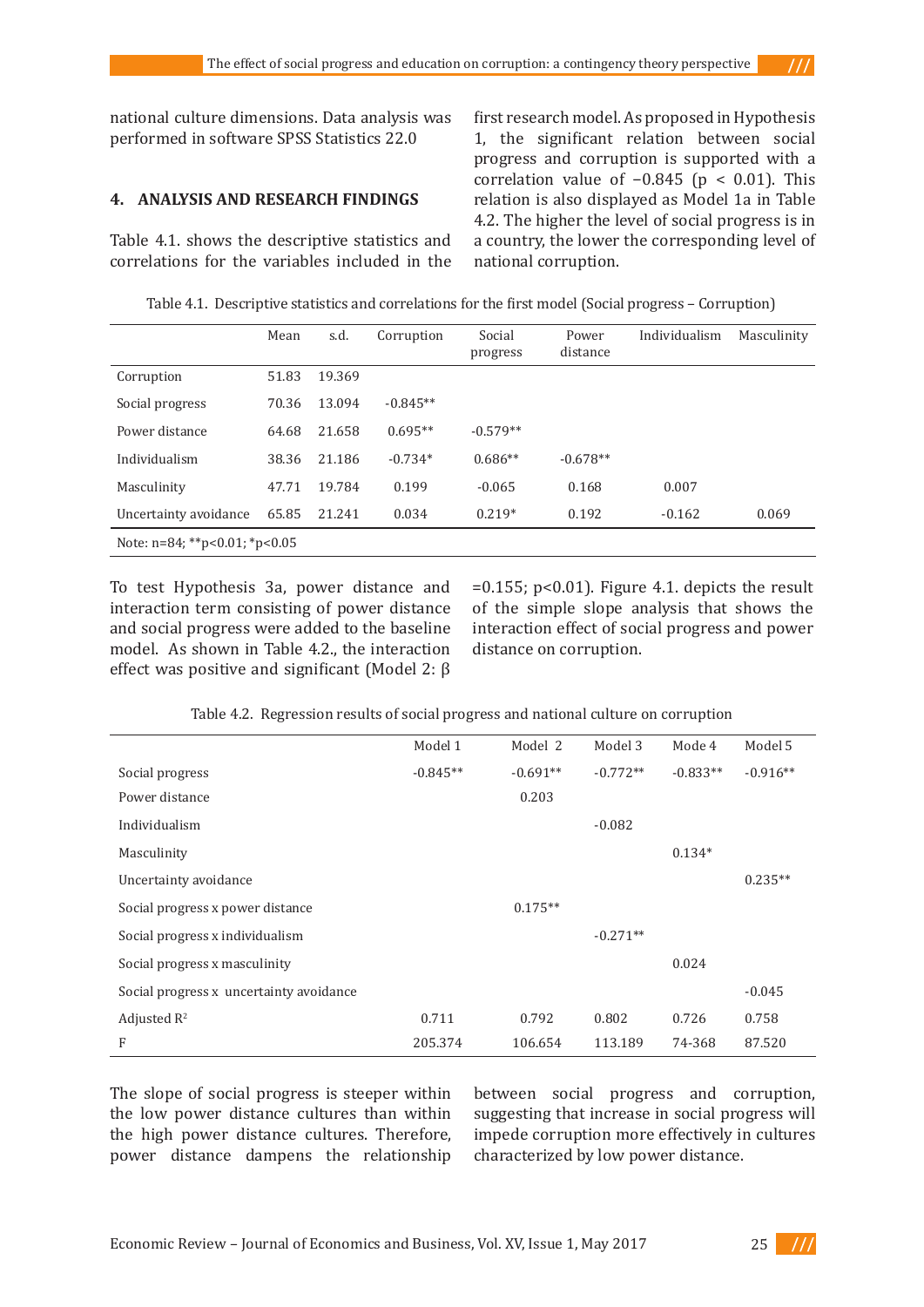

Figure 4.1. Moderating effect of power distance on the relation between social progress and corruption

To test hypothesis H3b, individualism and the interaction term of social progress and individualism were added to the baseline model. The interaction term of social progress and individualism was negative and significant (Model 3:  $\beta$  = -0.271: p<0.01). Following the suggestions of Aiken and West (1991) and Dawson (2014), we plotted the interaction effect in Figure 4.1. As depicted in Figure 4.2, at higher levels of individualism, the relationship between social progress and corruption becomes more negative i.e. individualism strengthens the negative relationship between social progress and corruption.



Figure 4.2. Moderating effect of individualism on the relation between social progress and corruption

However, the results presented in Table II do not support hypotheses H3c (Model 4: β = 0.024; p>0.05) and H3d (Model 5:  $\beta$  = -0.045; p>0.05), which posit that the effect of social progress on corruption is shaped by the level of masculinity of national culture and the level of uncertainty avoidance. Thus, the nature of the effect of social progress on national corruption

does not differ among masculine and feminine cultures. In addition, the direct link between masculinity of national culture and corruption was found to be insignificant  $(\beta = 0.134)$ ; p>0.01), indicating that the level of masculinity of national culture is not a significant predictor of national corruption level. On the other hand, the direct link between avoidance uncertainty

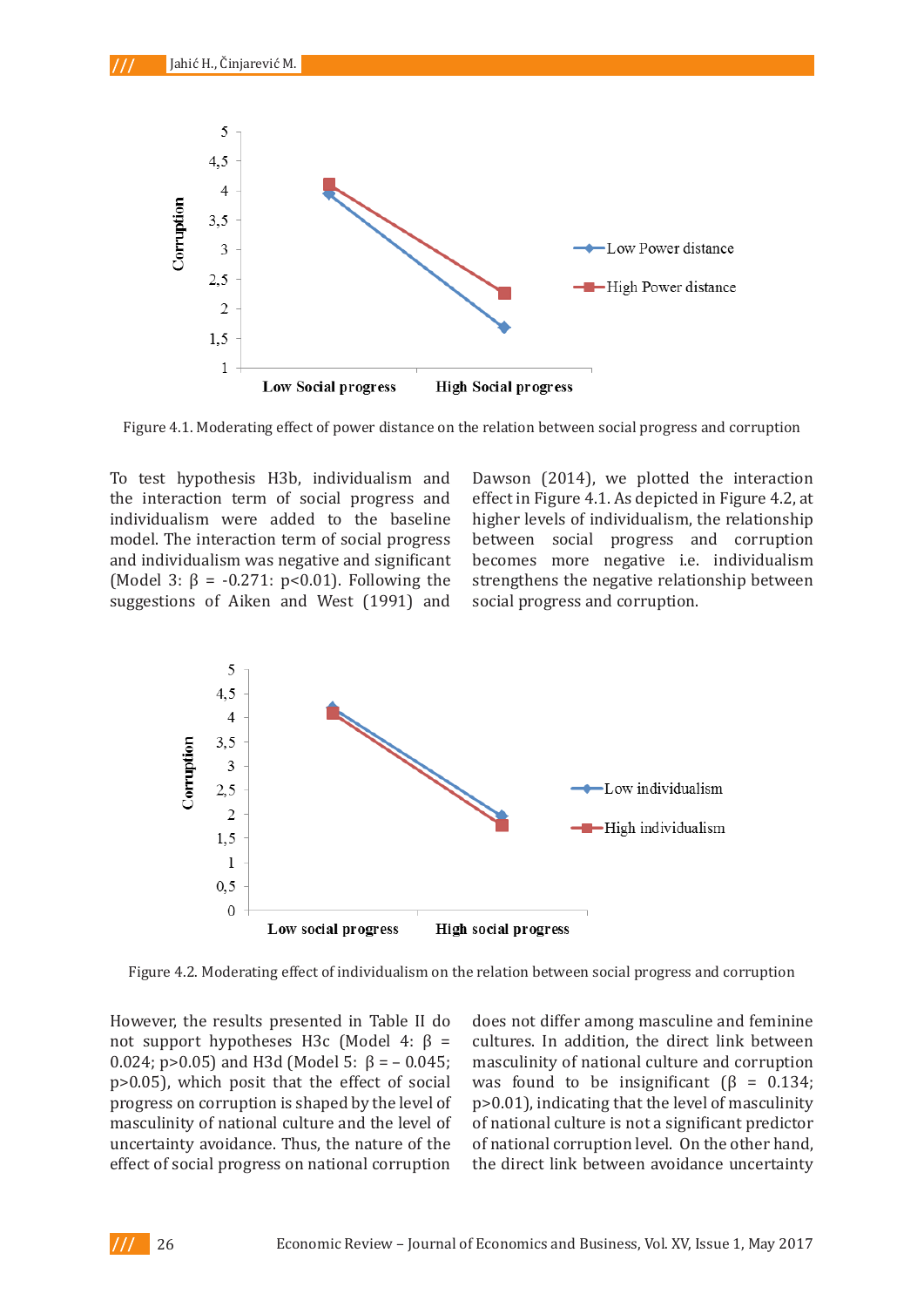and corruption was found to be positive and statistically significant ( $\beta$  = 0.235; p<0.01), suggesting that a higher degree of uncertainty

avoidance leads to a higher level of national corruption.

Table 4.3. Descriptive statistics and correlations for the second research model (Education Index – Corruption)

|                          | Mean  | Sc.D.  | Corruption | Education<br>Index | Power<br>distance | Individualism | Masculinity |
|--------------------------|-------|--------|------------|--------------------|-------------------|---------------|-------------|
| Corruption               | 51.83 | 19.369 |            |                    |                   |               |             |
| <b>Education Index</b>   | 0.666 | 0.1669 | $-0.706**$ |                    |                   |               |             |
| Power distance           | 64.68 | 21.658 | $0.695**$  | $-0.599**$         |                   |               |             |
| Individualism            | 38.36 | 21.186 | $-0.734*$  | $0.706**$          | $-0.678**$        |               |             |
| Masculinity              | 47.71 | 19.784 | 0.199      | $-0.127$           | 0.168             | 0.007         |             |
| Uncertainty<br>avoidance | 65.85 | 21.241 | 0.034      | 0.197              | 0.192             | $-0.162$      | 0.069       |

Table 4.3. shows the descriptive statistics and correlations for the variables included in the second research model. As proposed in Hypothesis 2, the direct negative link between education and corruption is supported (Model 1:  $β = -0.706$ ; p<0.01). In terms of moderated effect of national culture dimensions on the link between education and corruption, our results support the moderation role of two dimensions, namely power distance and individualism, providing support for the hypotheses H4a and H4b. As shown in Table 4.4., the interaction effect of power distance and education on

corruption was positive and significant (Model 2:  $\beta$  =0.178; p<0.05). Thus, power distance dampens the relationship between education and corruption, suggesting that increase in education will impede corruption more effectively in cultures characterized by low power distance. Furthermore, the interaction term of education and individualism on corruption was negative and statistically significant (Model 3:  $\beta$  = - 0.308; p<0.01), indicating that individualism strengthens the negative link between education and corruption.

Table 4.4. Regression results of education index and national culture on corruption

|                                         | Model 1b   | Model 2b   | Model 3b   | Mode 4b    | Model 5 <sub>b</sub> |
|-----------------------------------------|------------|------------|------------|------------|----------------------|
| Education index                         | $-0.706**$ | $-0.523**$ | $-0.595**$ | $-0.693**$ | $-0.693**$           |
| Power distance                          |            | 0.330      |            |            |                      |
| Individualism                           |            |            | $-0.188$   |            |                      |
| Masculinity                             |            |            |            | 0.072      |                      |
| Uncertainty avoidance                   |            |            |            |            | $0.154*$             |
| Education index x power distance        |            | $0.178*$   |            |            |                      |
| Education index x individualism         |            |            | $-0.308**$ |            |                      |
| Education index x masculinity           |            |            |            | 0.074      |                      |
| Education index x uncertainty avoidance |            |            |            |            | 0.130                |
| Adjusted $\mathbb{R}^2$                 | 0.492      | 0.659      | 0.651      | 0.496      | 0.528                |
| F                                       | 81.347     | 54.549     | 52.583     | 28.217     | 31.735               |

The interaction term of education and masculinity is not significant, suggesting that the effect of education on corruption does not differ among masculine national culture and feminine national culture. Furthermore, interaction term of education and uncertainty

avoidance is not significant, suggesting that uncertainty avoidance does not moderate the relationship between education and corruption. Thus, hypotheses H4c and H4d were not supported.

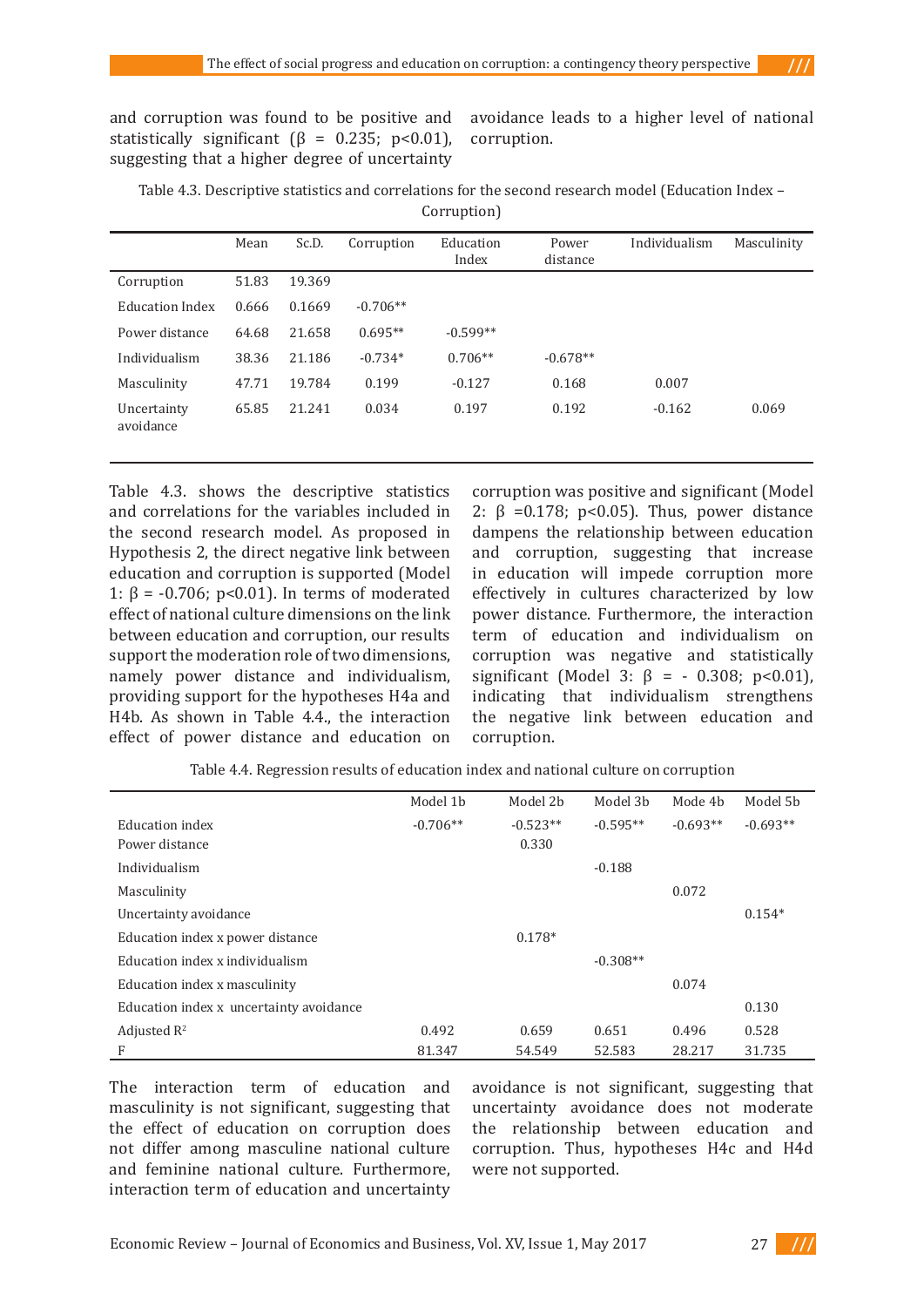#### **5. DISCUSSION AND CONCLUSION**

The results of this study indicate that as social progress increases, corruption decreases accordingly. Thus, countries with the capacity to meet the human needs of their citizens, to sustain and enhance the quality of their lives, and to create the conditions for all citizens to reach their full potential, are less likely to experience increased levels of national corruption. Furthermore, the results of the present study show that countries with higher level of education are more likely to exhibit lower levels of national corruption. However, social progress and education do not fully explain the variation in nation's level of corruption. As indicated by the findings of this study, two national culture dimensions (power distance and individualism) moderate the relation between social progress and corruption as well as the relation between education and corruption. More precisely, our findings suggest that the link between social progress (education) and corruption is stronger in cultures characterized by lower power distance. In a low power distance culture, people are expecting that those in power will act legitimately and fairly use their authority. Thus, people expect to be treated equally and/or fairly, and they do not approve any kind of unearned privileges. On the other hand, in a high power distance culture, people are accustomed to accepting self-behaviors from those in power. Thus, proportional increases in social progress (education) lead to the lower change in corruption in high power distance cultures than they do in low power distance cultures. The results of the present study also indicate that the link between social progress (education) and corruption is stronger in national cultures characterized by a higher level of individualism. This implies that the proportional increases in social progress (education) lead to less change in corruption levels in collective cultures than in the individualistic cultures.

The findings of the present study have important implications for policy makers. Since social progress is a significant predictor of national corruption, we suggest that anticorruption policies should be formulated with the understanding that corruption can be

decreased by the improvement of a society's capacity to meet human needs of itscitizens, to sustain and enhance the quality of their lives, and to create the conditions for citizens to reach their full potential. When citizens are poorly educated, when they do not have opportunity to satisfy their basic needs and/or reach their full potential, they may be unaware of their rights to influence political leaders (Hors, 2000). Thus, by placing focus on the development issues, like education, health, employment, and poverty, governments might be effective in their corruption battles. Given that the results of this study demonstrate that power distance and individualism play a contingency role in the social progress – corruption link as well as education – corruption link, it is advisable for policy makers to consider cultural issues when formulating anti-corruption strategies. Policy makers are also advised to be very wise when examining the usefulness and applicability of the best anti-corruption practices from other countries/national cultures, since these practices may not lead to the same desired outcome in collective vs. individualistic national cultures or low power vs. high power national cultures.

Taking this into consideration further research should focus amongst other things on the assessment of the effectiveness of specific anti-corruption policy measures in individual vs. collective cultures. This would enable corruption targeting on a custom-based level. The relationship between social progress, education and corruption was not studied in the transition countries context. Transition countries are dealing with very specific, changed environment and high levels of corruption. One of open questions that remains is what kind of culture(s) exists in the transition countries and which (specific) policy measures could be used to fight the persistent corruption.

Appendix A: Sample of countries (n=84)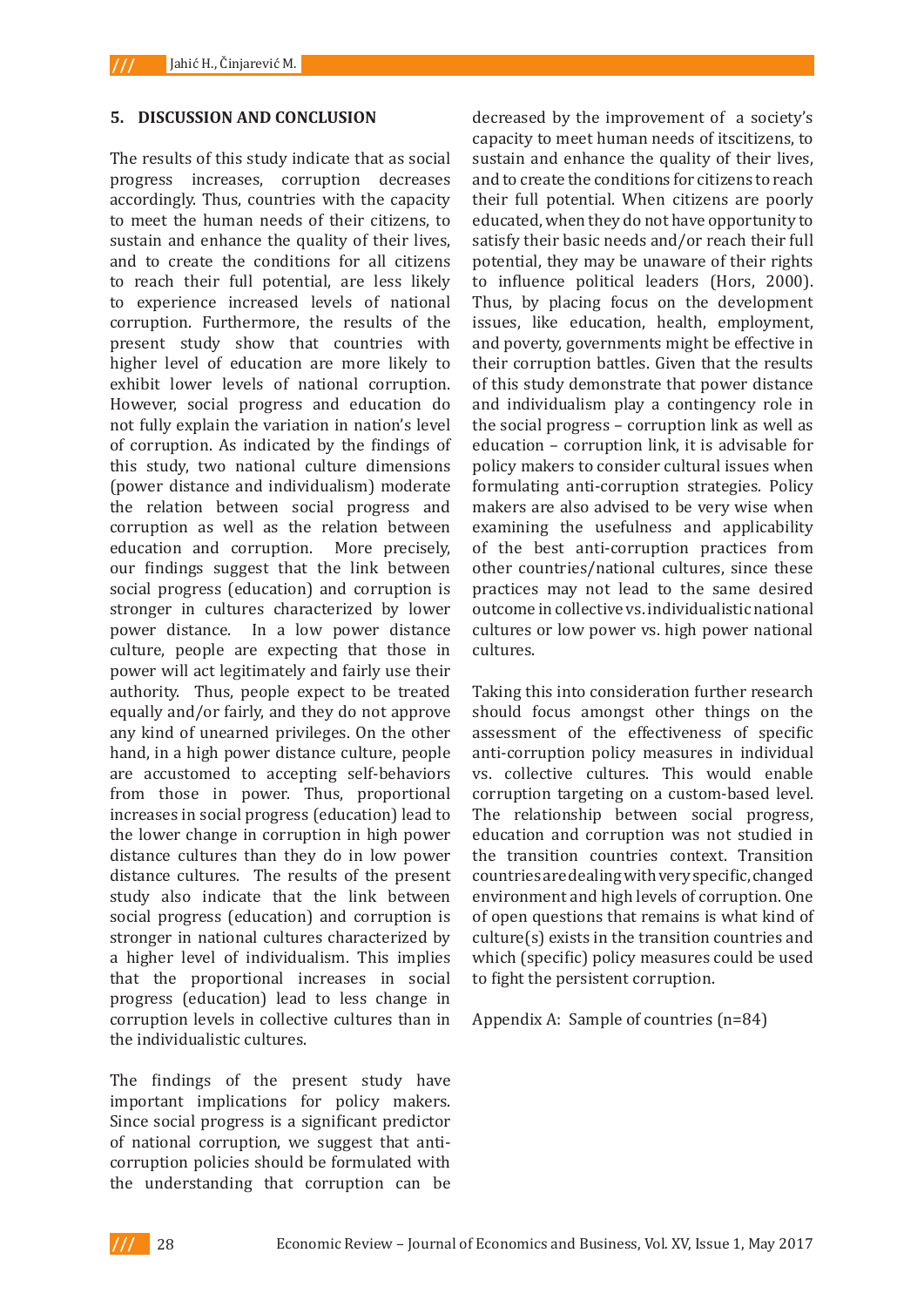| Continent     | Countries                                                                                                                                                                                                                                                                                                               |
|---------------|-------------------------------------------------------------------------------------------------------------------------------------------------------------------------------------------------------------------------------------------------------------------------------------------------------------------------|
| Africa        | Angola, Burkina Faso, Egypt, Ethiopia, Ghana, Kenya, Lebanon, Malawi, Morocco,<br>Mozambique, Namibia, Nigeria, Philippines, Senegal, Sierra Leone, South Africa,<br>Tanzania,                                                                                                                                          |
| Asia          | Bangladesh, China, India, Indonesia, Iran, Iraq, Israel, Japan, Jordan, Kuwait, Lebanon,<br>Malaysia, Nepal. Pakistan, Philippines, Saudi Arabia, Thailand, United Arab Emirates.                                                                                                                                       |
| Europe        | Albania, Austria, Belgium, Bulgaria, Croatia, Czech Republic, Denmark, Estonia,<br>Finland, France, Germany, Greece, Hungary, Iceland, Ireland, Italy, Latvia, Lithuania,<br>Netherlands, Norway, Poland, Portugal, Russia, Serbia, Slovakia, Slovenia, Spain,<br>Sweden, Switzerland, Turkey*, Ukraine, United Kingdom |
| North America | Canada, Costa Rica, Dominican Republic, El Salvador, Guatemala, Honduras, Jamaica,<br>Mexico                                                                                                                                                                                                                            |
| South America | Argentina, Brazil, Chile, Columbia, Ecuador, Peru, Panama, Uruguay, Venezuela                                                                                                                                                                                                                                           |

#### **BIBLIOGRAPHY**

- 1. Acemoglu, D. & Verdier, T. (2000) The Choice between Market Failures and Corruption. *The American Economic Review*. 90(1), pp. 194-211.
- 2. Aiken, L.S. & West, S.G. (1991) *Multiple regression: testing and interpreting interactions.* Thousand Oaks, CA: Sage Publication.
- 3. Alesina, A. & Perotti, R. (1996) The Political Economy of Growth: A Critical Survey of the Recent Literature. *The World Bank Economic Review*, 8(3), pp. 351-371.
- 4. Anechiarico, F. & Jacobs, B.J. (1996) *The Pursuit of Absolute Integrity: How Corruption Control Makes Government Ineffective*. Chicago: University of Chicago Press.
- 5. Chatterjeee, I. & Ray, R. (2014) Crime, corruption and the role of institutions. *Indian Growth and Development Review*. 7(1), pp. 73 – 95.
- 6. Cheung, H.J. & Chang, A.W.H. (2008) Corruption across countries: Impacts from educational and cultural dimensions. *The Social Science Journal*. 45, pp. 223-239.
- 7. Corruption Perception Index 2016 [Online]. Available from: http://www. transparency.org/research/cpi/overview [ Accessed: 15 January 2017]
- 8. Davis*,* J.H. & Ruhe, J.A. (2003) Perceptions *of Country* Corruption*:* Antecedents and Outcomes. *Journal of Business Ethics*. 43(4), pp. 275-290.
- 9. Dawson, J.F. (2014) Moderation in<br>management research: What, why, management research: when and how. *Journal of Business and Psychology*. 29(1), pp. 1-19.
- 10. De Leon, P. (1993) *Thinking About Political Corruption*. Armonk: M. E. Sharpe.
- 11. Ferraz, C. & Finan, F. (2011) Electoral Accountability and Corruption: Evidence from the Audits of Local Governments. *The American Economic Review*. 101(4), pp. 1274 – 1311.
- 12. Friedman, E., Johnson, S., Kaufmann, D. & Zoido-Lobaton, P. (2000) Dodging the grabbing hand: the determinants of unofficial activity in 69 countries. *Journal of Public Economics*. 76 (3), 459 – 493.
- 13. Galbraith, J.R. (1973) *Designing Complex Organizations*. Addison-Wesley.
- 14. Gatti, R., Paternostro, S. & Rigolini, J. (2003) Individual Attitudes toward Corruption: Do Social Effects Matter?*World Bank Policy Research Working Paper*. No. 3122.
- 15. Grodeland, B.A. (2013) Public Perceptions of Corruption and Anti-Corruption in the Western Balkans. *The Slavonic and East European Review*. 91(3), pp. 535-598.
- 16. Hofstede National Culture [Online]. Available from: https://geert-hofstede. com/national-culture.html [Accessed 15 January 2017]
- 17. Hofstede, G. & Bond, M. H. (1984) Hofstede's culture dimensions: An independent validation using Rokeach's value survey. *Journal of Cross-cultural Psychology*. 15 (4), pp. 417-433.

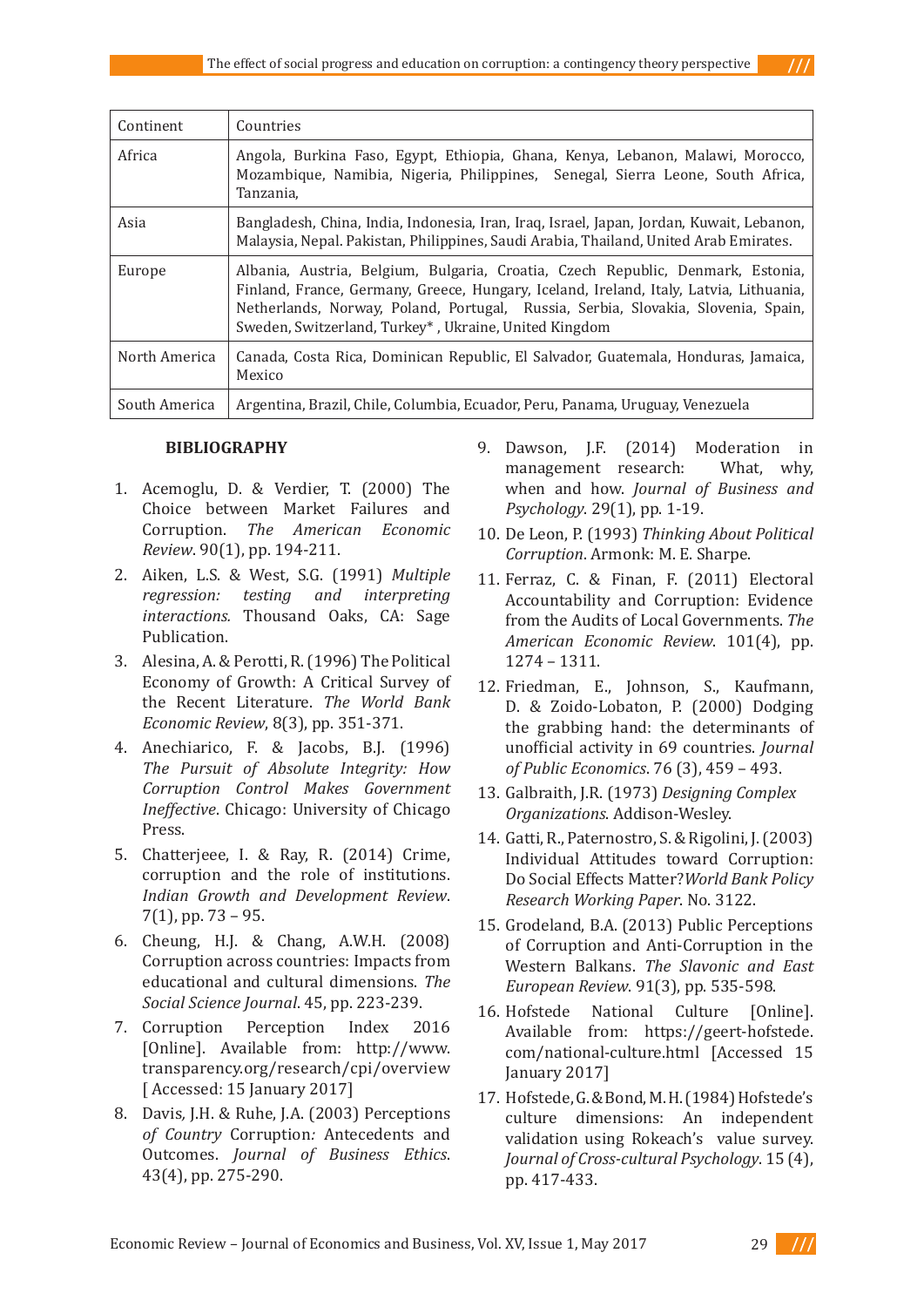- 18. Hofstede, G. (1980) *Culture's consequences: International differences in work- related values.* Beverly Hills, CA: Sage.
- 19. Hofstede, G. (1985) The interaction between national and organizational value systems. *Journal of Management Studies*. 22 (4), pp. 347-357.
- 20. Hors, I. (2000) Fighting corruption in the developing countries. *OECD Observer*, 220 [Online]. Available from: http:// oecdobserver.org/news/archivestory. php/aid/291/Fighting\_corruption\_in\_the\_ developing\_countries.html [Accessed 15 January 2017]
- 21. Human Development Report 2013 [Online]. Available from: http://hdr. undp.org/en/content/education-index [Accessed 15 January 2017]
- 22. Huntington, S. P. (1968) Political Order in Changing Societies. Yale University Press, New Haven CT. In Mobolaji, H.I. & Omoteso, K. (2009). Corruption and economic growth in some selected transition economies. *Social Responsibility Journal.*  5(1), pp.70 – 82.
- 23. Johnson, S., Kaufmann D. & Shleifer, A. (1997) The Unofficial Economy in Transition. *Brookings Papers on Economic Activity.* 2, pp. 159 - 239.
- 24. Johnson, S., Kaufmann, D. & Zoido-Lobaton, P. (1998) Regulatory Discretion and the Unofficial Economy. *The American Economic Review.* 88 (2), pp. 387 - 392. Papers and Proceedings of the Hundred and Tenth Annual Meeting of the American Economic Association.
- 25. Johnson, S., Kaufmann, D., McMillan, J. & Woodruff, C. (2000) Why Do Firms Hide? Bribes and Unofficial Activity after Communism. *Journal of Public Economics.*  76, pp. 495 - 520.
- 26. Kaufmann, D. & Siegelbaum, P. (1996) Privatization and Corruption in Transition Economies. *Journal of International Affairs*. 50(2), pp. 419-458.
- 27. Knack, S. & Keefer, P. (1995) Institution and economic performance: cross country test using alternative institutional measures. *Economics and Politics*. 7(3), pp. 207-227.
- 28. Leff, F.T.(1985) An equilibrium through<br>bureaucratic corruption. American corruption.

Behavioral Scientist, 8(3), pp. 8-14. In Mobolaji, H.I. & Omoteso, K. (2009). Corruption and economic growth in some selected transition economies. *Social Responsibility Journal*. 5(1), pp.70 – 82.

- 29. Leys, C. (1965) What is the Problem about Corruption? *Journal of Modern African Studies*. 3(2), pp. 215-30.
- 30. Mauro, P. (1995) Corruption and growth. *Quarterly Journal of Economics*. 110(2), pp. 681-712.
- 31. Mendez, F. & Sepulveda, F. (2006) Corruption, growth and political regimes: Cross – country evidence. *European Journal of Political Economy*. 22(1), pp. 82 – 98.
- 32. Mendoza, U.R., Lim, R. & Lopez, O.A. (2015) Grease or sand in the wheels of commerce? Firm level evidence on corruption and SMEs. *Journal of International Development*. 27, pp. 415-439.
- 33. Meon, G.P. & Sekkat, K. (2005). Does corruption grease or sand the wheels of growth? *Public Choice*. 122, pp. 69-97.
- 34. Meon, G.P. & Weill, L. (2010) Is Corruption an Efficient Grease? *World Development*. 38(3), pp. 244-259.
- 35. Mocan, N. (2008) What determines corruption? International evidence from corruption data. *Economic Inquiry*. 46(4), pp. 493-510.
- 36. Nichols, M.P. (1999) Regulating Transnational Bribery in Globalization and Fragmentation. *Yale Journal of International Law*. 24, pp 257- 303.
- 37. Olson, M. (2000) *Power and Prosperity: Outgrowing Communist and Capitalist Dictatorships*. Basic Books: New York, NY.
- 38. Porta, D. & Vannucci, A. (1999) *Corrupt Exchanges: Mechanisms of Political Corruption.* New York: Walter de Gruyter.
- 39. Pržulj, Ž. & Kostadinović, S. (2014) Cultural roots of corruption – The case of Western Balkans. *Mediterranean Journal of Social Sciences.* 5(22), 467-478.
- 40. Radin, D. (2013) Does corruption undermine trust in health care? Results from public opinion polls in Croatia*. Social Science and Medicine*. 98, pp. 46-53.